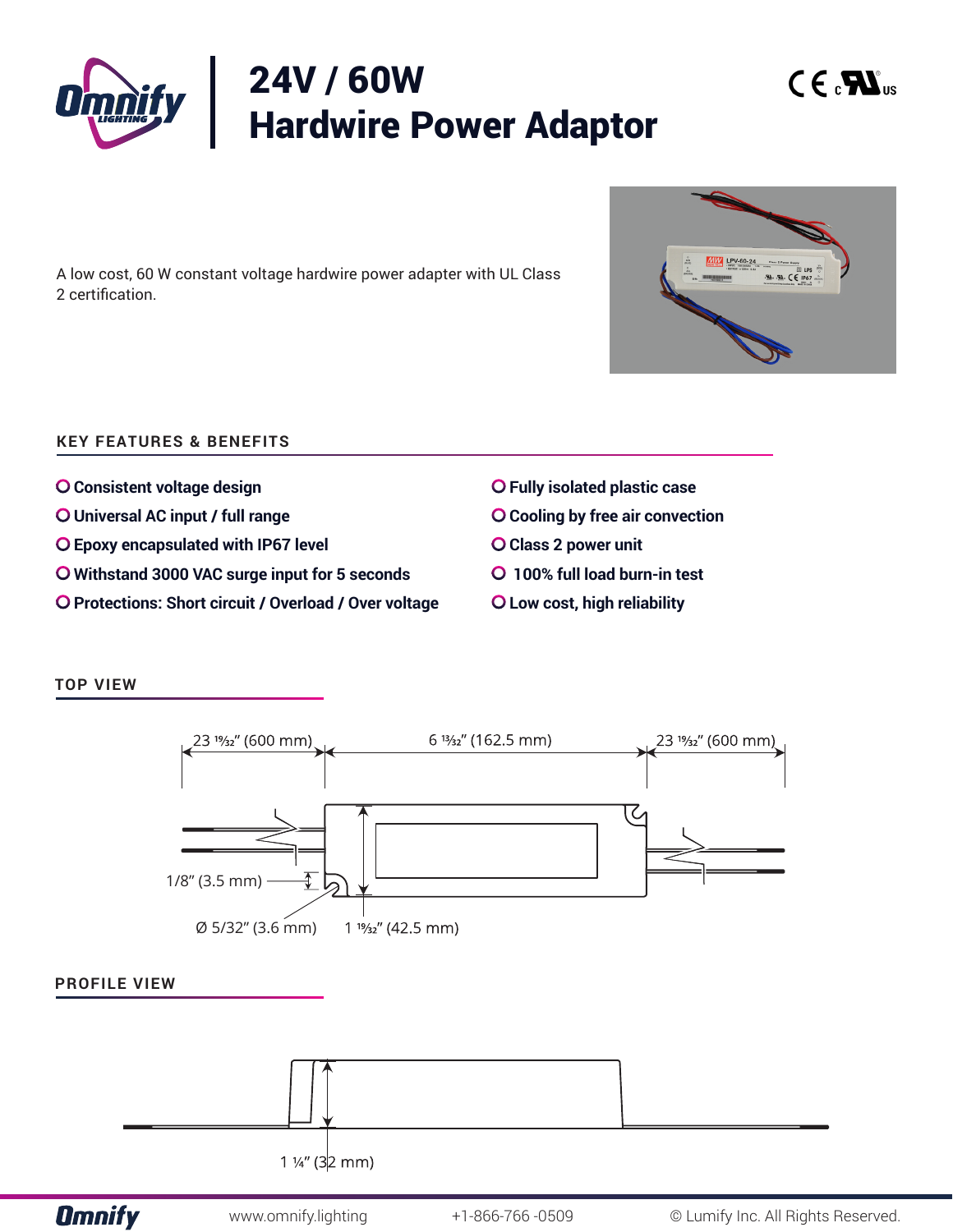

| <b>SPECIFICATIONS</b>            |                                                                                                      |  |  |
|----------------------------------|------------------------------------------------------------------------------------------------------|--|--|
| Input                            |                                                                                                      |  |  |
| <b>Voltage Range</b>             | $90 \sim 264$ VAC                                                                                    |  |  |
| <b>Frequency Range</b>           | $47 \sim 36$ Hz                                                                                      |  |  |
| <b>Power Factor</b>              | PF 0.95 / 230 VAC; PF 0.98 / 115 VAC at full load and rated output voltage; PF 0.9 at 75 ~ 100% load |  |  |
| <b>Efficiency</b>                | 86%                                                                                                  |  |  |
| <b>AC Current</b>                | 1.2 A (rms) / 115 VAC; 1 A (rms) / 230 VAC                                                           |  |  |
| <b>Inrush Current</b>            | Cold start 30 A / 115 VAC; 60 A / 230 VAC                                                            |  |  |
| <b>Leakage Current</b>           | < 250 uA / 240 VAC                                                                                   |  |  |
| Output                           |                                                                                                      |  |  |
| <b>DC Voltage</b>                | 24 VDC                                                                                               |  |  |
| <b>Constant Current Region 1</b> | $18 - 24V$                                                                                           |  |  |
| <b>Rated Current</b>             | 2.5A                                                                                                 |  |  |
| <b>Power</b>                     | 60 W                                                                                                 |  |  |
| <b>Current Range</b>             | $0 - 2.5 A$                                                                                          |  |  |

**Omnify**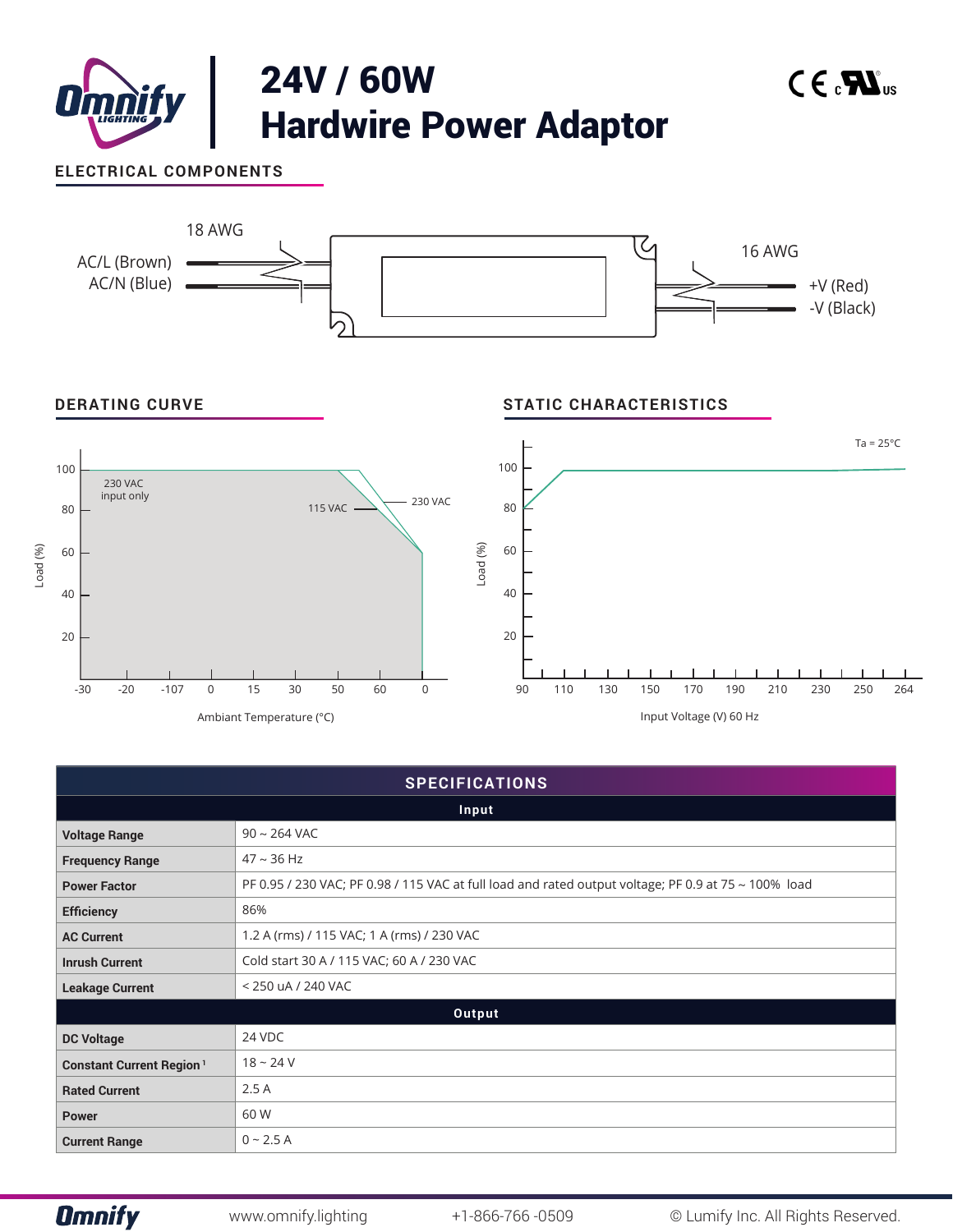

# 24V / 60W Hardwire Power Adaptor

| <b>SPECIFICATIONS</b>                 |                                                                                             |  |  |  |
|---------------------------------------|---------------------------------------------------------------------------------------------|--|--|--|
| Output                                |                                                                                             |  |  |  |
| <b>Ripple and Noise<sup>2</sup></b>   | 150 mVp-p                                                                                   |  |  |  |
| Voltage Tolerance <sup>3</sup>        | ±5%                                                                                         |  |  |  |
| <b>Line Regulation</b>                | ±1%                                                                                         |  |  |  |
| <b>Load Regulation</b>                | ±2%                                                                                         |  |  |  |
| Setup, Rise Time 4                    | 500 ms, 20 ms / 230 VAC / 115 VAC; 500 ms, 20 ms / 115 VAC at full load (for 5 - 36 V)      |  |  |  |
| Hold Up Time (Typ.)                   | 50 ms / 230 VAC; 16 ms / 115 VAC at full load                                               |  |  |  |
|                                       | <b>Protection</b>                                                                           |  |  |  |
| Over Current <sup>5</sup>             | 100 ~ 150% rated output power                                                               |  |  |  |
| Over Voltage <sup>6</sup>             | $27.6 V - 32.4 V$                                                                           |  |  |  |
| <b>Environment</b>                    |                                                                                             |  |  |  |
| <b>Operating Temperature</b>          | -30 °C $\sim$ +70 °C (refer to output load derating curve)                                  |  |  |  |
| <b>Storage Temperature</b>            | -40 °C ~ +80 °C                                                                             |  |  |  |
| <b>Operating Humidity</b>             | 20% ~ 90% RH non-condensing                                                                 |  |  |  |
| <b>Storage Humidity</b>               | 10% ~ 90% RH                                                                                |  |  |  |
| <b>Temp. Coefficient</b>              | $\pm$ .03% / °C (0 ~ +50 °C)                                                                |  |  |  |
| <b>Vibration</b>                      | 10 ~ 500 Hz, 2G 10 minutes / 1 cycle, period for 60 minutes each along X, Y, Z axes         |  |  |  |
| <b>Class 2 Compliant</b>              | Yes                                                                                         |  |  |  |
| <b>Withstanding Voltage</b>           | I/P-O/P: 3 kVAC                                                                             |  |  |  |
| <b>Isolation Resistance</b>           | I/P-O/P: >100 M Ohms / 500 VDC / 25°C / 70% RH                                              |  |  |  |
| <b>EMI Conduction &amp; Radiation</b> | Compliance to EN55022 (CISPR22) Class B                                                     |  |  |  |
| <b>Harmonic Current</b>               | Compliance to EN61000-3-2,-3                                                                |  |  |  |
| <b>EMS Immunity</b>                   | Compliance to EN61000-4-2,3,4,5,6,8,11; ENV50204, EN55024, light industry level, criteria A |  |  |  |
| <b>Certifications</b>                 | UL Class 2, CAN / CSA, IP67 approved                                                        |  |  |  |
| <b>Material</b>                       | Plastic case                                                                                |  |  |  |
| <b>Dimensions</b>                     | 6 13/32" (162.5 mm) L x 1 11/16" (42.5 mm) W x 1 1/4" (32 mm) H                             |  |  |  |
| <b>Additional</b>                     |                                                                                             |  |  |  |
| <b>Mean Time Between Failures</b>     | > 732 000 MIL-HDBK-217F (25 °C)                                                             |  |  |  |
| <b>Packaging</b>                      | 0.4 Kg; 32 pcs / 13.8 Kg / .56 ft <sup>3</sup>                                              |  |  |  |

#### NOTES

1. Constant current operation region is within 75% ~100% rated output voltage. This is the suitable operation region for LED related applications, but please reconfirm special electrical requirements for some specific *system design*

*2. Ripple and noise are measured at 20 MHz of bandwidth by using a 12" twisted pair-wire terminated with a .1uf and 47uf parallel capacitor*

*3. Tolerance: includes set up tolerance, line regulation, and load regulation*

*4. Length of set up time is measured at first cold start. Turning on / off the power supply may lead to an increase in the set up time*

*5. Derating may be needed under low input voltage. Please check the derating curve for more details*

*6. Protection Type: Shut down o / p voltage, re-power on to recover*

 $C \in \mathcal{L}$